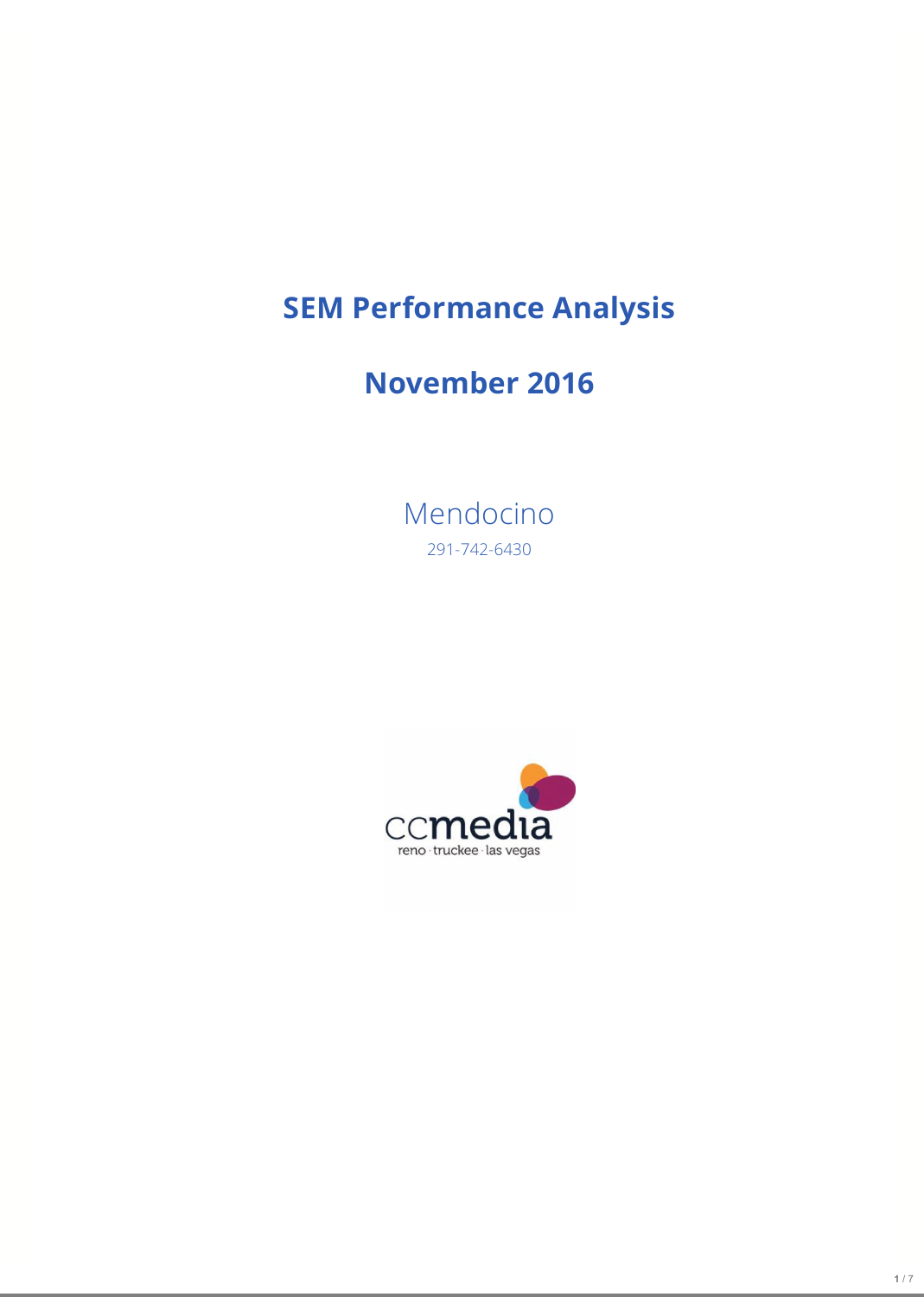## **Quality Score**



## **Key Performance Metrics**

| Impr       | <b>Clicks</b> | Cost       | Avg CPC |
|------------|---------------|------------|---------|
| 329,297    | 2,106         | \$5,025.83 | \$2.39  |
|            |               |            |         |
|            |               |            |         |
| <b>CTR</b> | Avg Pos       |            |         |
| 0.64%      |               |            |         |
|            |               |            |         |
|            |               |            |         |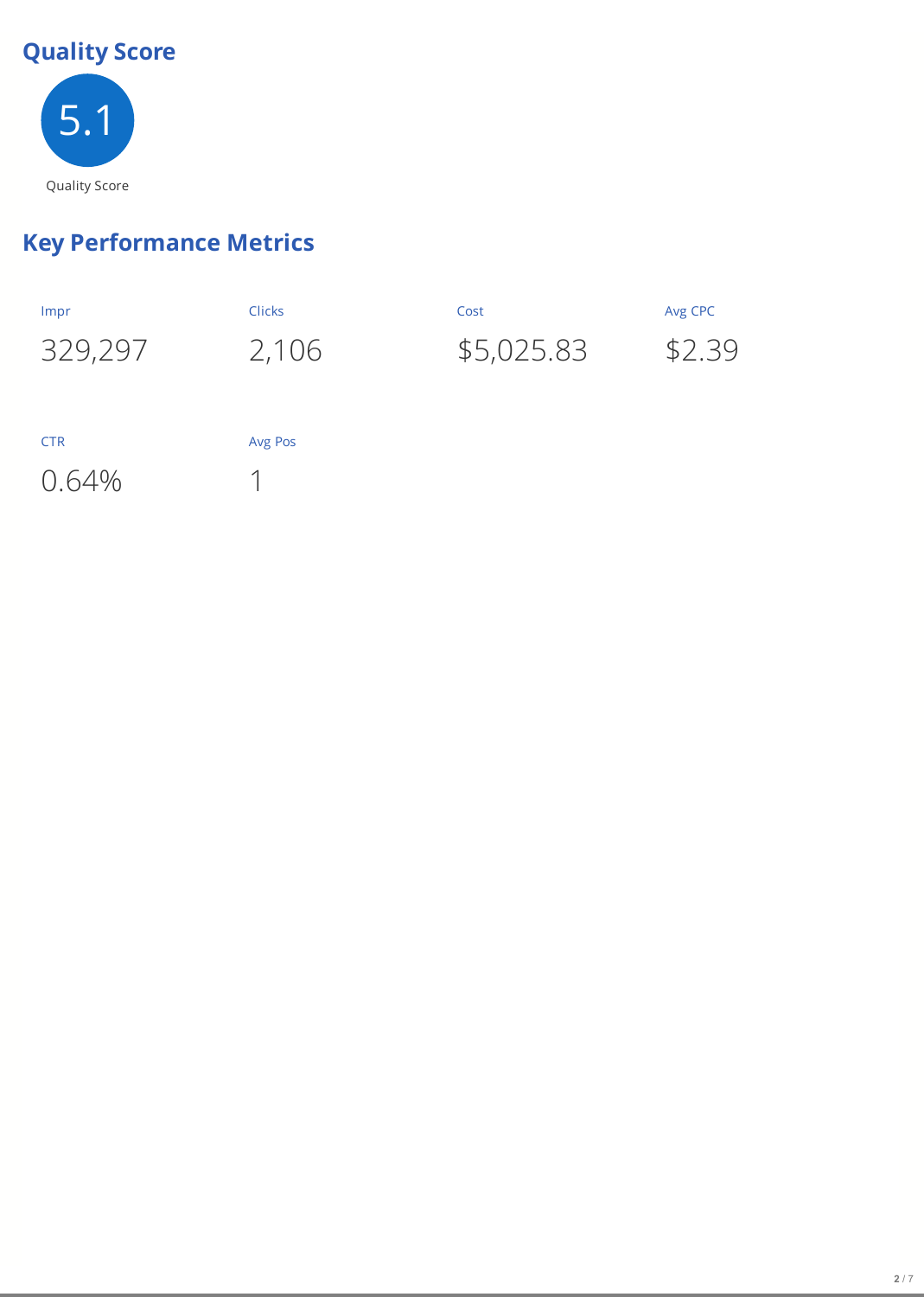## **Campaigns**

| <b>Campaign</b>              | <b>Impr</b> | <b>Clicks</b> | Cost       | <b>Avg CPC</b> | <b>CTR</b> | <b>Avg Pos</b> |
|------------------------------|-------------|---------------|------------|----------------|------------|----------------|
| <b>General   Remarketing</b> | 166,850     | 368           | \$698.02   | \$1.90         | 0.22%      |                |
| Lodging   Search             | 8,946       | 188           | \$980.86   | \$5.22         | 2.1%       | 1.1            |
| General   Search             | 33,415      | 1,089         | \$2,181.74 | \$2.00         | 3.26%      | 1.3            |
| Horizon   Search             | 1,512       | 53            | \$65.18    | \$1.23         | 3.51%      | 1.4            |
| Lodging   Remarketing        | 47,750      | 115           | \$151.29   | \$1.32         | 0.24%      |                |
| Event   Search               | 14,291      | 174           | \$648.51   | \$3.73         | 1.22%      | 1.2            |
| Events   Remarketing         | 56,533      | 119           | \$300.23   | \$2.52         | 0.21%      |                |

## **Click Types**

| <b>Click Type</b>  | Impr    | <b>Clicks</b> | Cost       | <b>Avg CPC</b> | <b>CTR</b> | <b>Avg Pos</b> |
|--------------------|---------|---------------|------------|----------------|------------|----------------|
| <b>Headline</b>    | 329,297 | ,861          | \$4,545.71 | \$2.44         | 0.57%      |                |
| <b>Sitelink</b>    | 41,186  | 244           | \$469.66   | \$1.92         | 0.59%      | 1.2            |
| <b>Phone calls</b> | 185     |               | \$10.46    | \$10.46        | 0.54%      |                |

## **Traffic by Device**

| <b>Device</b>                               | <b>Impr</b> | <b>Clicks</b> | <b>Cost</b> | <b>Avg CPC</b> | <b>CTR</b> | <b>Avg Pos</b> |
|---------------------------------------------|-------------|---------------|-------------|----------------|------------|----------------|
| Mobile devices with full<br>browsers        | 161,100     | 1,177         | \$2,568.28  | \$2.18         | 0.73%      |                |
| <b>Computers</b>                            | 136,547     | 710           | \$1,983.82  | \$2.79         | 0.52%      | 1.1            |
| <b>Tablets with full</b><br><b>browsers</b> | 31,650      | 219           | \$473.73    | \$2.16         | 0.69%      | 1.1            |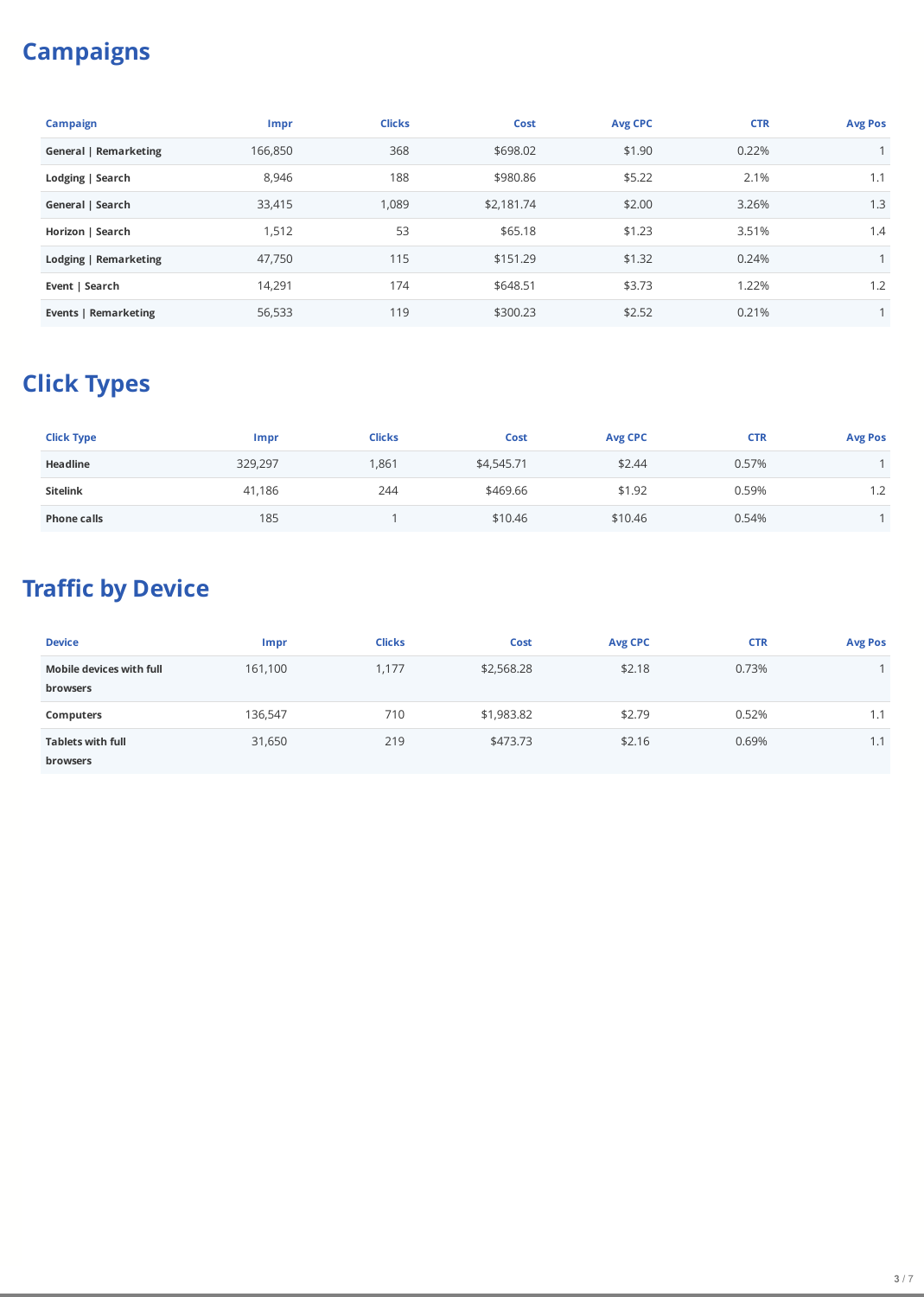### **Sample Text Ads**

| Ad                                                                                                                                                                                  | <b>Campaign</b>     | <b>Ad Group</b>        | <b>Impr</b> | <b>Clicks</b> | <b>Cost</b> | <b>Avg CPC</b> | <b>CTR</b> | <b>Avg Pos</b> |
|-------------------------------------------------------------------------------------------------------------------------------------------------------------------------------------|---------------------|------------------------|-------------|---------------|-------------|----------------|------------|----------------|
| {KeyWord:Mendocino Hotels}<br>VisitMendocino.com/Hotel<br>Browse Full Listing of Mendocino<br>Hotels. Official Visitors Site.                                                       | Lodging  <br>Search | Hotel - Exact          | 3,565       | 47            | \$194.73    | \$4.14         | 1.32%      | 1.2            |
| <b>Hotels Rooms in Mendocino</b><br>VisitMendocino.com/Rooms<br>From Ocean Front Properties to Cozy<br>Meadow Cabins. Explore Now!                                                  | Lodging  <br>Search | Rooms -<br><b>BMM</b>  | 690         | 33            | \$297.83    | \$9.03         | 4.78%      |                |
| {KeyWord:Mendocino County Hotels}<br>VisitMendocino.com/Hotel<br>Browse Full Listing of Mendocino<br>Hotels. Official Visitors Site.                                                | Lodging  <br>Search | Hotel - BMM            | 3,108       | 42            | \$220.91    | \$5.26         | 1.35%      | 1.1            |
| {Keyword:Explore Mendocino}<br>VisitMendocino.com<br>6 Incredible Beaches, Wineries<br>& More. Plan Your Trip Online Now!                                                           | Horizon  <br>Search | Travel -<br>Exact      | 24          | 4             | \$1.68      | \$0.42         | 16.67%     | 1.1            |
| <b>Mendocino Hiking Trails Explore</b><br><b>Mendocino County</b><br>www.visitmendocino.com/hiking/trails<br>Mendocino Offers Countless Hiking Trails<br>with Breathtaking Scenery. | Horizon  <br>Search | Hiking -<br><b>BMM</b> | 75          | 7             | \$5.80      | \$0.83         | 9.33%      |                |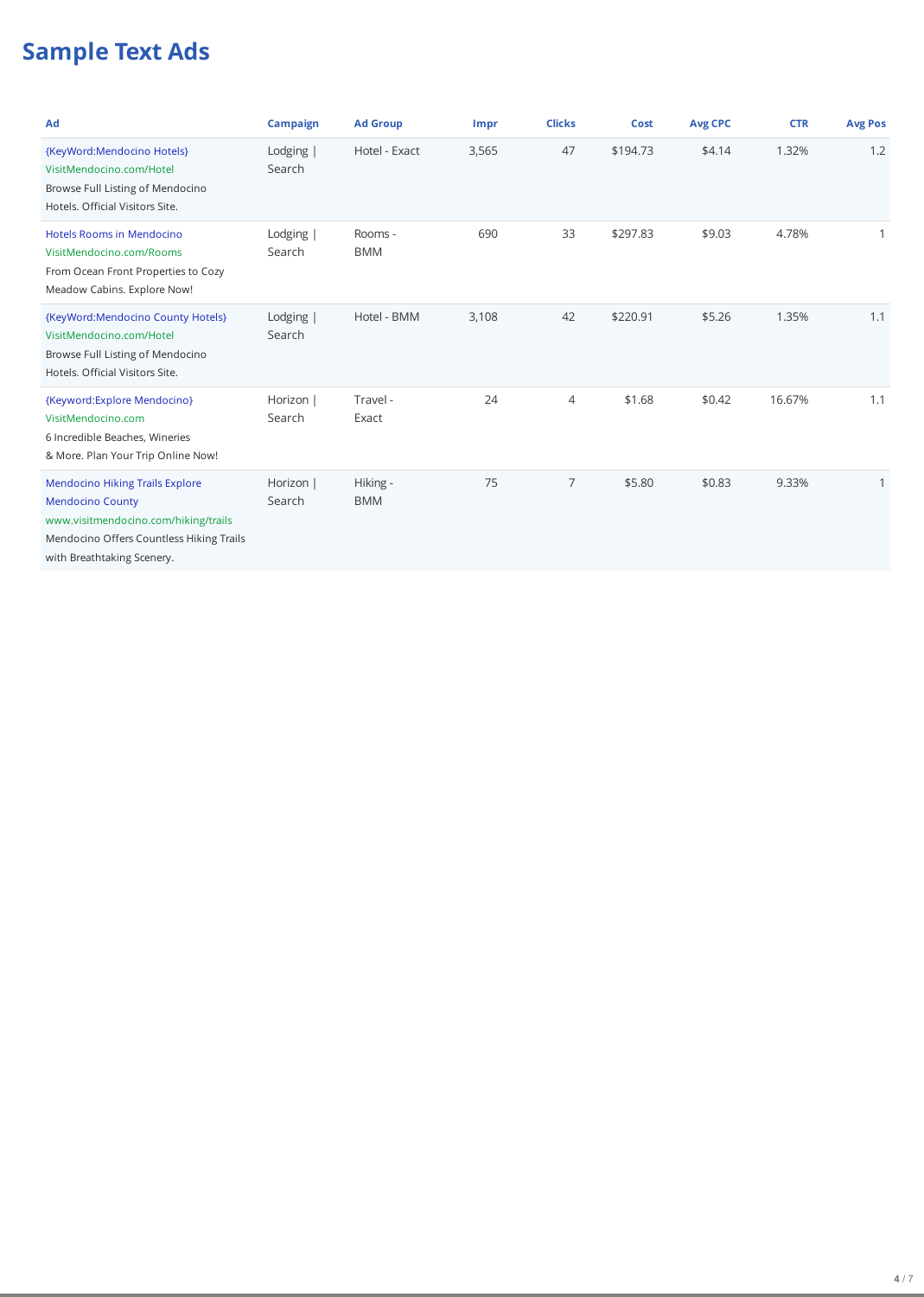#### **Sample Keywords**

| <b>Keyword</b>                 | <b>Campaign</b>                | <b>Ad Group</b>      | <b>Impr</b> | <b>Clicks</b> | <b>Cost</b> | <b>Avg CPC</b> | <b>CTR</b> | <b>Avg Pos</b> |
|--------------------------------|--------------------------------|----------------------|-------------|---------------|-------------|----------------|------------|----------------|
| +northern +coast<br>california | General  <br>Search            | General<br>Campaign  | 7,468       | 380           | \$570.73    | \$1.50         | 5.09%      | 1.6            |
| [fort bragg]                   | General  <br>Search            | General<br>Campaign  | 3,666       | 176           | \$330.54    | \$1.88         | 4.80%      | $\mathbf{1}$   |
| +anderson +valley              | General  <br>Search            | General<br>Campaign  | 2,858       | 115           | \$224.09    | \$1.95         | 4.02%      | 1.1            |
| +fort +bragg<br>california     | General  <br>Search            | General<br>Campaign  | 3,201       | 90            | \$206.28    | \$2.29         | 2.81%      | 1.3            |
| +hopland ca                    | General  <br>Search            | General<br>Campaign  | 2,027       | 69            | \$166.42    | \$2.41         | 3.40%      | 1.1            |
| +mendocino<br>+hotels          | Lodging   Search Hotel - BMM   |                      | 3,395       | 58            | \$303.98    | \$5.24         | 1.71%      | 1.1            |
| mushroom festival              | Event   Search                 | Mushroom<br>Festival | 515         | 48            | \$48.34     | \$1.01         | 9.32%      | $\mathbf{1}$   |
| +ukiah                         | General  <br>Search            | General<br>Campaign  | 5,354       | 48            | \$176.47    | \$3.68         | 0.90%      | 1.4            |
| +ukiah ca                      | General  <br>Search            | General<br>Campaign  | 2,419       | 38            | \$98.18     | \$2.58         | 1.57%      | 1.5            |
| [mendocino hotels]             | Lodging   Search Hotel - Exact |                      | 3,365       | 32            | \$140.26    | \$4.38         | 0.95%      | 1.2            |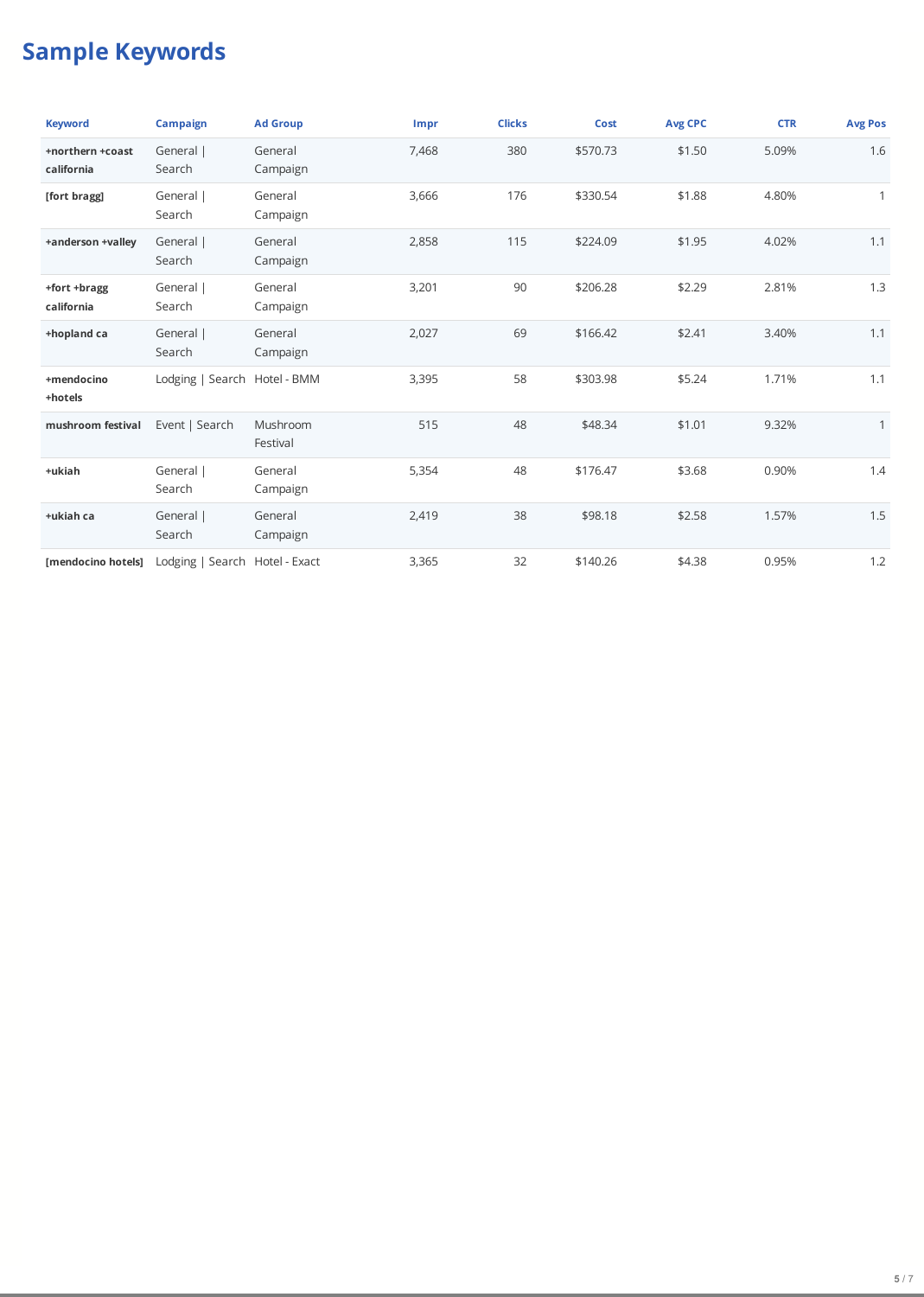#### **Geo Distribution by Clicks**



#### Google

| <b>Country</b>       | <b>Region</b> | <b>City</b>   | <b>Impr</b> | <b>Clicks</b> | <b>Cost</b> | <b>Avg CPC</b> | <b>CTR</b> | <b>Avg Pos</b> |
|----------------------|---------------|---------------|-------------|---------------|-------------|----------------|------------|----------------|
| <b>United States</b> | California    | San Francisco | 65,688      | 310           | 717         | 2.31           | 0.47       | 1              |
| <b>United States</b> | California    | Sacramento    | 26,096      | 114           | 230         | 2.02           | 0.44       | $\mathbf{1}$   |
| <b>United States</b> | California    | San Jose      | 12,794      | 93            | 173         | 1.87           | 0.73       | 1.10           |
| <b>United States</b> | California    | Santa Rosa    | 7,449       | 71            | 225         | 3.16           | 0.95       | 1.10           |
| <b>United States</b> | California    | Los Angeles   | 12,858      | 64            | 142         | 2.22           | 0.50       | $\mathbf{1}$   |
| <b>United States</b> | California    | Oakland       | 4,450       | 42            | 122         | 2.91           | 0.94       | 1.10           |
| <b>United States</b> | California    | Roseville     | 5,442       | 32            | 66          | 2.05           | 0.59       | 1              |
| <b>United States</b> | California    | Napa          | 4,222       | 31            | 86          | 2.76           | 0.73       | 1.10           |
| <b>United States</b> | California    | Chico         | 2,954       | 28            | 60          | 2.15           | 0.95       | 1.10           |
| <b>United States</b> | California    | Petaluma      | 3,732       | 27            | 78          | 2.88           | 0.72       | 1.10           |
| <b>United States</b> | California    | Windsor       | 3,668       | 26            | 88          | 3.37           | 0.71       | 1.10           |
| <b>United States</b> | California    | Berkeley      | 3,656       | 23            | 76          | 3.31           | 0.63       | 1.10           |
| <b>United States</b> | California    | Elk Grove     | 4,599       | 20            | 56          | 2.82           | 0.43       | 1              |
| <b>United States</b> | California    | Modesto       | 1,911       | 20            | 45          | 2.25           | 1.05       | $\mathbf{1}$   |
| <b>United States</b> | California    | Folsom        | 2,186       | 20            | 44          | 2.21           | 0.91       | 1.10           |